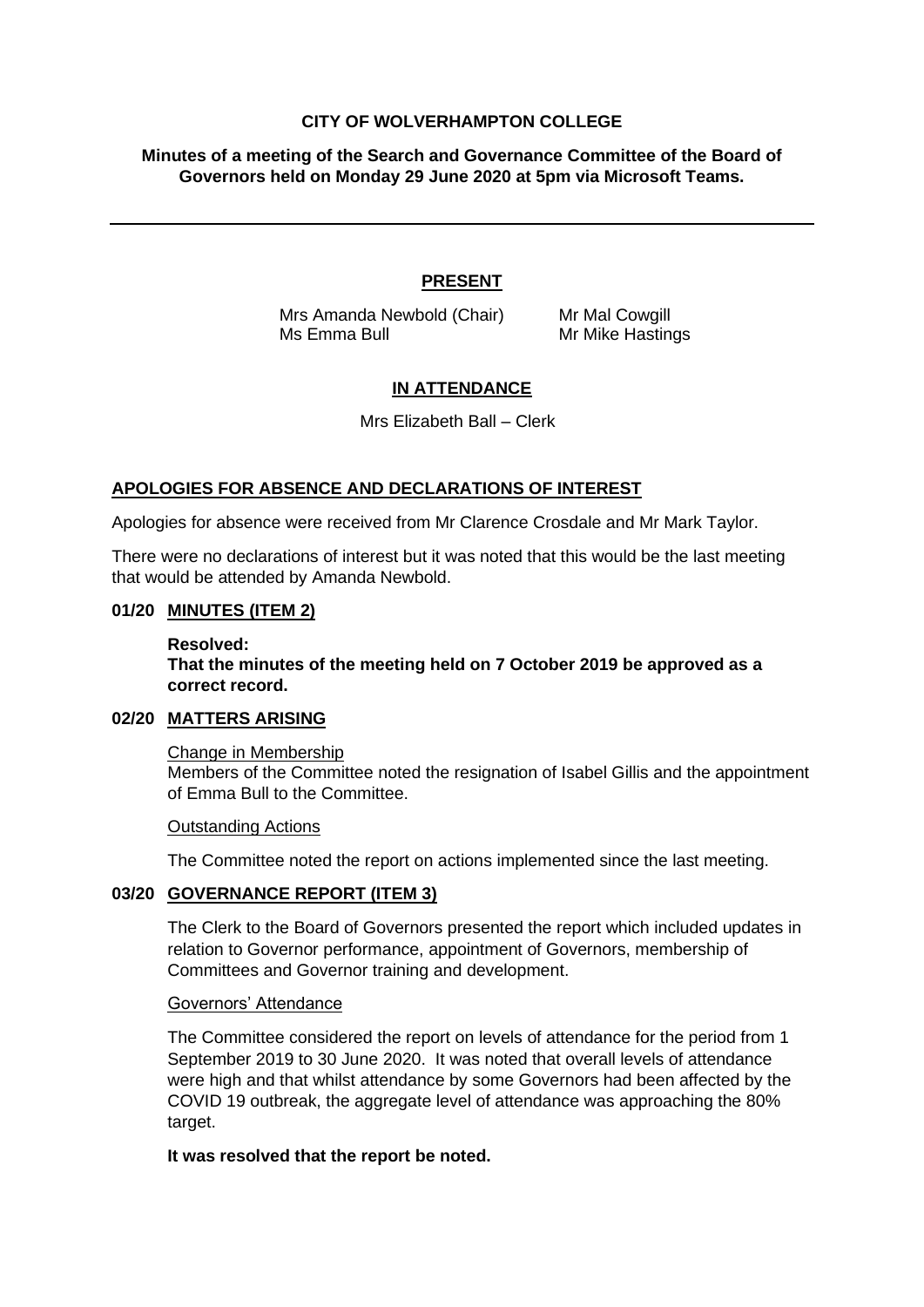# Appointment of Chair/Vice Chair

The Clerk to the Board of Governors reported that she would be contacting all Governors to request nominations for the appointment of the Chair and Vice Chairs for the academic year 2020/21.

It was noted that Mark Taylor had confirmed that he would be prepared to act as Chair of the Board of Governors for a further 12 months period and that Mike Hastings had confirmed that he would be prepared to act as one of the Vice Chairs.

Amanda Newbold confirmed that she would be leaving the Board of Governors at the end of July 2020.

### **It was resolved that the report be noted.**

### Governors' terms of office

The Committee noted the report on the terms of office of Governors and the vacancies which currently exist and that the term of office of Clarence Crosdale expires on 31 July 2020.

It was reported that in accordance with the Memorandum of Understanding there are four vacancies for business members, two of which are to be nominated by the LEP.

No nominations have been forthcoming however and the Committee were advised that the intention is to move away from nominations to reflect that Governors are appointed on the basis of their skills and expertise.

### **It was resolved that the report be noted.**

### Governor re-appointments

As reported earlier in the meeting, the Committee noted that the term of office of Clarence Crosdale was due to end on 31 July 2020 at which point he would have served a total period of 9 years in office. His term of office having been last extended for a period of 12 months in July 2019.

Whilst the Committee acknowledged that best practice is for a Governor to serve a maximum period of 8 years in office, they recognised that other members of the Board had been in post at most for a period of 2 years and that it would be beneficial for his skills to be retained. It was also noted that Mr Crosdale acts as the Safeguarding Governor.

The Clerk reported that there is a provision in the approved Recruitment Appointment and Succession Planning policy that 'where a Governor has specific skills and experience that the Board wish to retain, the Search and Governance Committee will make a recommendation that the Governor should be re-appointed for a third or subsequent term of office', and the Committee considered that in the circumstances Mr Crosdale should be appointed for a further term of office.

Whilst the Committee were comfortable to recommend his appointment for a further four year period it was agreed that the Clerk to the Board of Governors would discuss this with Mr Crosdale and that the proposed period of re-appointment would be reported to the meeting of the Board of Governors on 20 July 2020.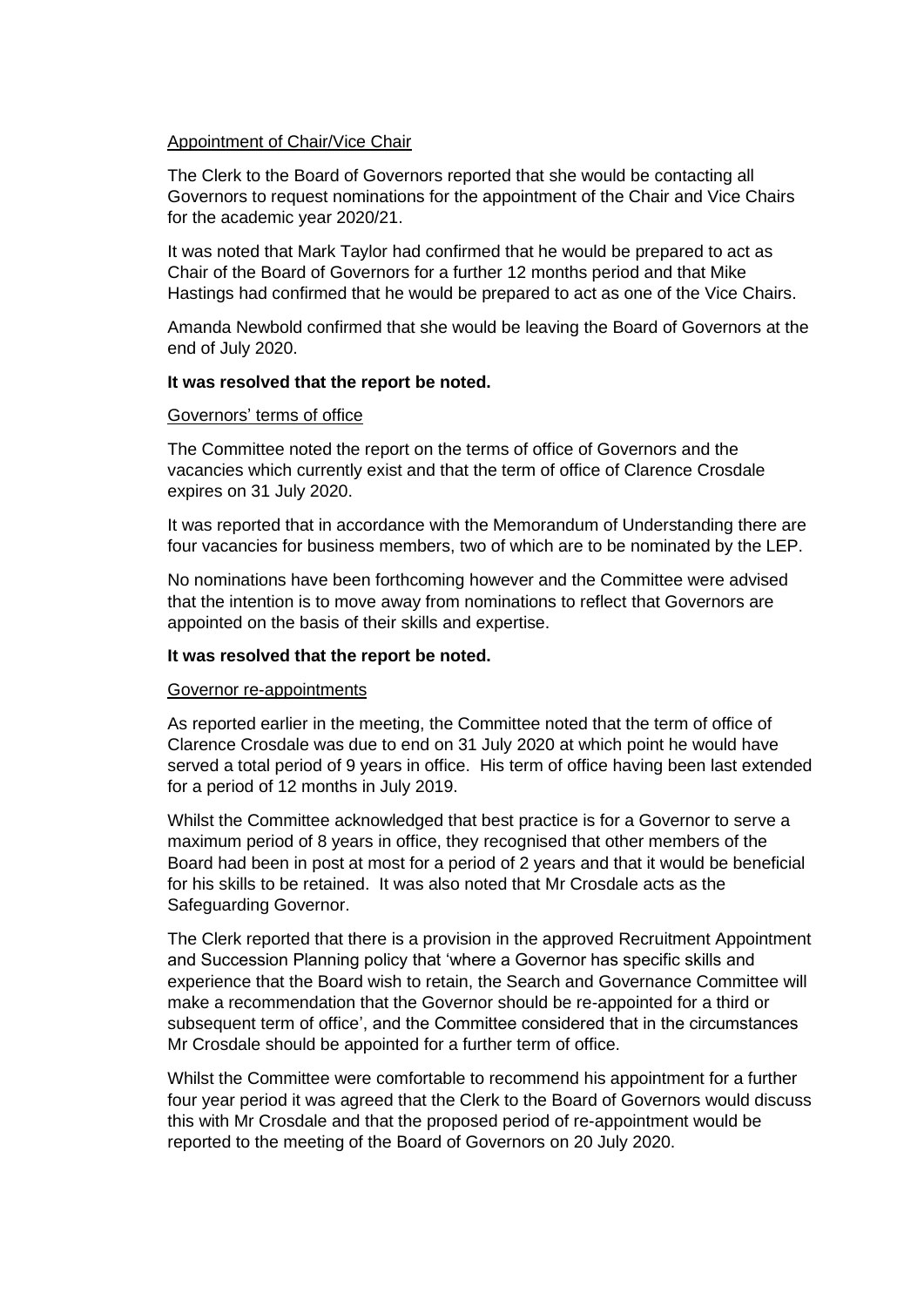The Committee emphasised that when appointing new Governors, it was important to prioritise diversity and to consider succession planning.

# **It was resolved that the Board of Governors re-appoint Clarence Crosdale as a member of the Board of Governors from 1 August 2020 for the period which will be reported to the Board at their meeting on 20 July 2020.**

### Governor Training and Development

The Committee reviewed the Governor Training and Development plan for 2020/21 and noted that the intention was for the individual development needs of Governors to be discussed at an annual review meeting.

# **It was resolved that the Governor Training and Development plan for 2020/21 be recommended to the Board of Governors for approval.**

### Committee membership

The Committee considered the proposed membership of the Committees and the Campus Transformation Oversight Group (CTOG) for 2020/21.

It was noted that currently Mike Hastings is a member of each Committee and CTOG and as a result the membership will be reviewed following the appointment of new Governors.

In view of the fact that CTOG was a task and finish group comprising Governors and staff, the Committee requested that in relation to membership it be made clear that Peter Merry was not a Governor.

### **It was resolved that the Board of Governors be recommended to approve the Committee membership for 2020/21.**

### Governor links

The Clerk reported that the proposed Governor links for 2020/21 remain as identified in December 2019.

It was noted that where vacancies exist these will be filled following the appointment of new members of the Board.

# **It was resolved that the Board of Governors approve the Governor links for 2020/21.**

### Recruitment update

The Clerk reported that as part of the search for new Governors she had been in contact with the Black Country Local Enterprise Partnership and the Black Country Chamber of Commerce in addition to advertising the role of Governor on the Inspiring Governance website and the Reach Volunteering website.

The Clerk confirmed that as a result she had received several expressions of interest and to date had received six completed application forms.

It was noted that where application forms had been completed the individual's skills and expertise had been identified in the updated skills and expertise audit.

The Committee reviewed the skills and expertise audit, the applications that had been received and the information relating to those individuals that had expressed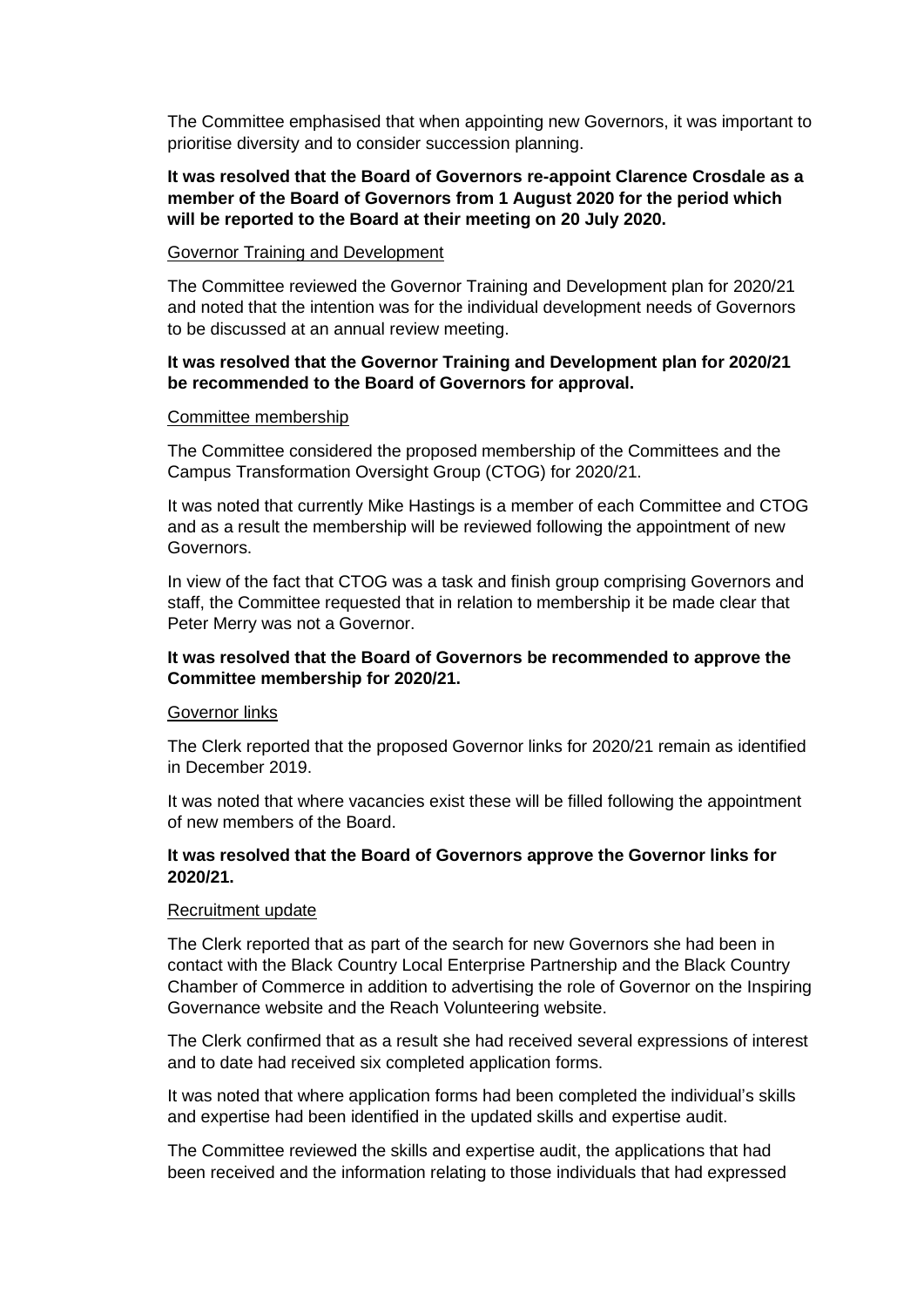their interest but not yet completed the application form and gave consideration to those who should be invited to meet with members of the Committee.

In particular, the Committee considered each individual's areas of experience and skill against the skills and expertise audit to identify and prioritise areas where there was a skills shortage or gap or where an individual would bring additional value to the **Board** 

The Committee agreed that arrangements should be made to meet with five potential new Governors and that two other individuals should be requested to complete an application form.

It was noted that the process is for individuals to meet with at least two members of the Search and Governance Committee and the Clerk was requested to make arrangements for meetings to take place as soon as possible in order that recommendations could be made to the Board of Governors at their meeting on 20 July 2020.

**It was resolved that the Clerk to the Board of Governors arrange meetings for members of the Search and Governance Committee with five potential new Governor and that two other individuals should be requested to complete an application form.**

### **04/20 REVIEW OF CONFIDENTIAL ITEMS (ITEM 4)**

The Clerk presented the report which reviewed those papers that had been retained as confidential during 2017/18 and identified those that could be considered for release.

### **It was resolved that the review of confidential items be approved.**

### **05/20 SELF-ASSESSMENT 2019/20**

The Clerk to the Board of Governors presented the report which outlined the process of Self Evaluation for the Board of Governors for 2019/20.

It was noted that the self-assessment questionnaire had been updated to reflect the new Inspection Framework and that the proposal was to introduce three new elements to the process.

#### Governor Annual Reviews

The Committee noted that these had not been introduced in 2018/19 as many Governors had been newly appointed, but that the Chair had undertaken a series of informal reviews.

The Committee considered whether these reviews could take place on a peer to peer basis but agreed that they would be more beneficial if undertaken by the Chair and the Vice Chairs.

#### Chair's appraisal

The Committee considered that a process of appraising the Chair should be adopted.

However, in the absence of the Chair of the Board at the meeting, the Committee recommended that it be agreed in principle subject to discussion about the process with the Chair.